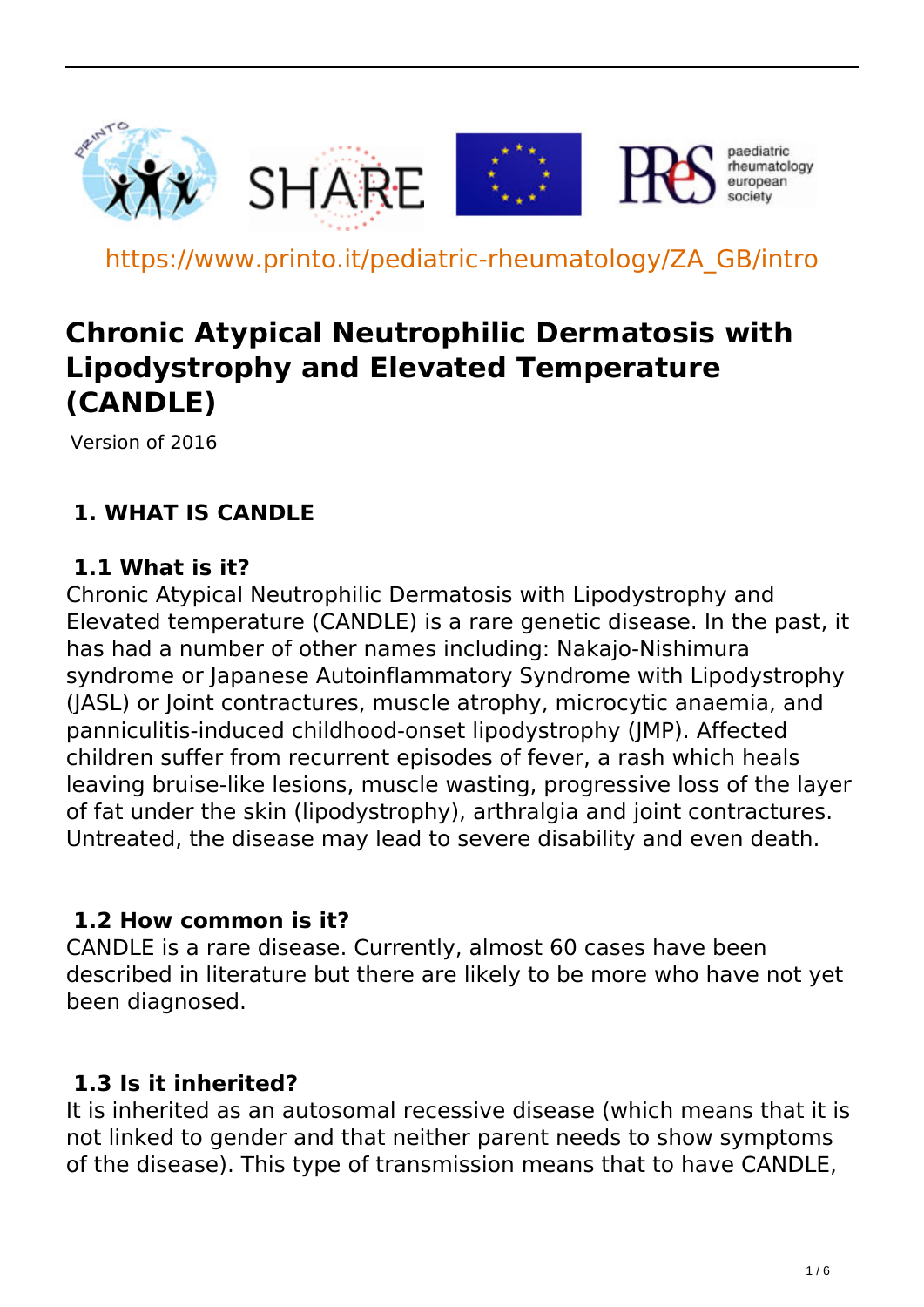an individual must have inherited one faulty or mutated gene from the mother and the other from the father. Hence, both parents are healthy carriers (a carrier has only one mutated copy but not the disease). Parents who have a child with CANDLE have a 25% risk that a second child will have CANDLE as well. Antenatal diagnosis is possible.

### **1.4 Why does my child have this disease? Can it be prevented?**

The child has the disease because it was born with the mutated genes that cause CANDLE.

# **1.5 Is it infectious?**

No, it is not.

### **1.6 What are the main symptoms?**

Disease onset is in the first 2 weeks to 6 months of life. During the paediatric age, presenting manifestations include recurrent fever and attacks of erythematous, annular cutaneous plaques that can last for a few days to a few weeks and that leave residual purpuric lesions. The eye lids can appear rather thick or swollen with a reddish purple colour and the lips can look swollen.

Peripheral lipodystrophy (mainly in the face and upper limbs) usually appears towards the end of the first year of life and gets gradually worse over time.

Arthralgia without arthritis is also noted in most patients and significant joint contractures develop over time. Less common features of the disease include red eyes, inflammation of the deep tissues of ear and nose and attacks of headache due to inflammation of the brain lining. Lipodystrophy is progressive and irreversible.

# **1.7 What are the possible complications?**

Infants and young children with CANDLE develop progressive enlargement of the liver and loss of both fat and muscle. Other problems, such as an enlarged heart, heart rhythm problems (arrhythmia) and joint contractures may occur later in life.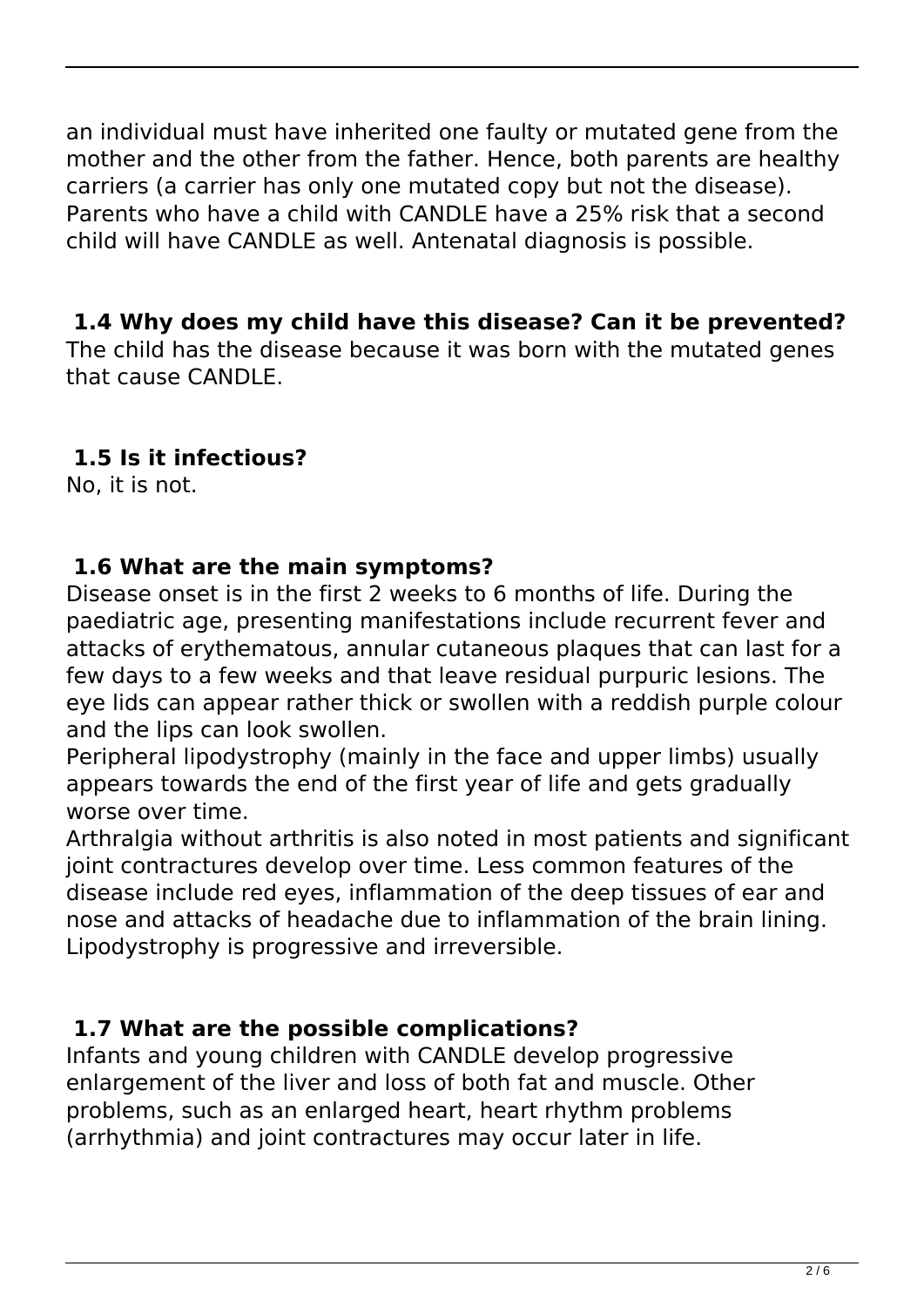### **1.8 Is the disease the same in every child?**

All affected children are likely to be seriously ill. However, the symptoms are not the same in every child. Even within the same family, not every affected child will be equally ill.

#### **1.9 Is the disease in children different from the disease in adults?**

The progressive course of the disease means that the clinical picture in children may be a bit different to that observed in adults. Children present mainly with recurrent episodes of fever, stunted growth, unique facial features and rash. Muscle atrophy, joint contractures and peripheral lipodystrophy usually appear later in childhood and into early adulthood. Adults may even develop dangerous alterations in heart rhythm and an enlarged and poorly functioning heart.

## **2. DIAGNOSIS AND TREATMENT**

#### **2.1 How is it diagnosed?**

First there has to be a suspicion of CANDLE based on the disease features. CANDLE can only be proven by genetic analysis. The diagnosis of CANDLE is confirmed if the patient carries 2 mutations, one from each parent. Genetic analysis may not be available in every tertiary care centre.

#### **2.2 What is the importance of tests?**

Blood tests such as erythrocyte sedimentation rate (ESR), CRP, whole blood count and fibrinogen are carried out during disease activity to evaluate the extent of inflammation and anaemia; tests of liver enzymes are performed to assess liver involvement.

These tests are periodically repeated to evaluate if the results are back to or near normal. A small amount of blood is also needed for the genetic analysis.

### **2.3 Can it be treated or cured?**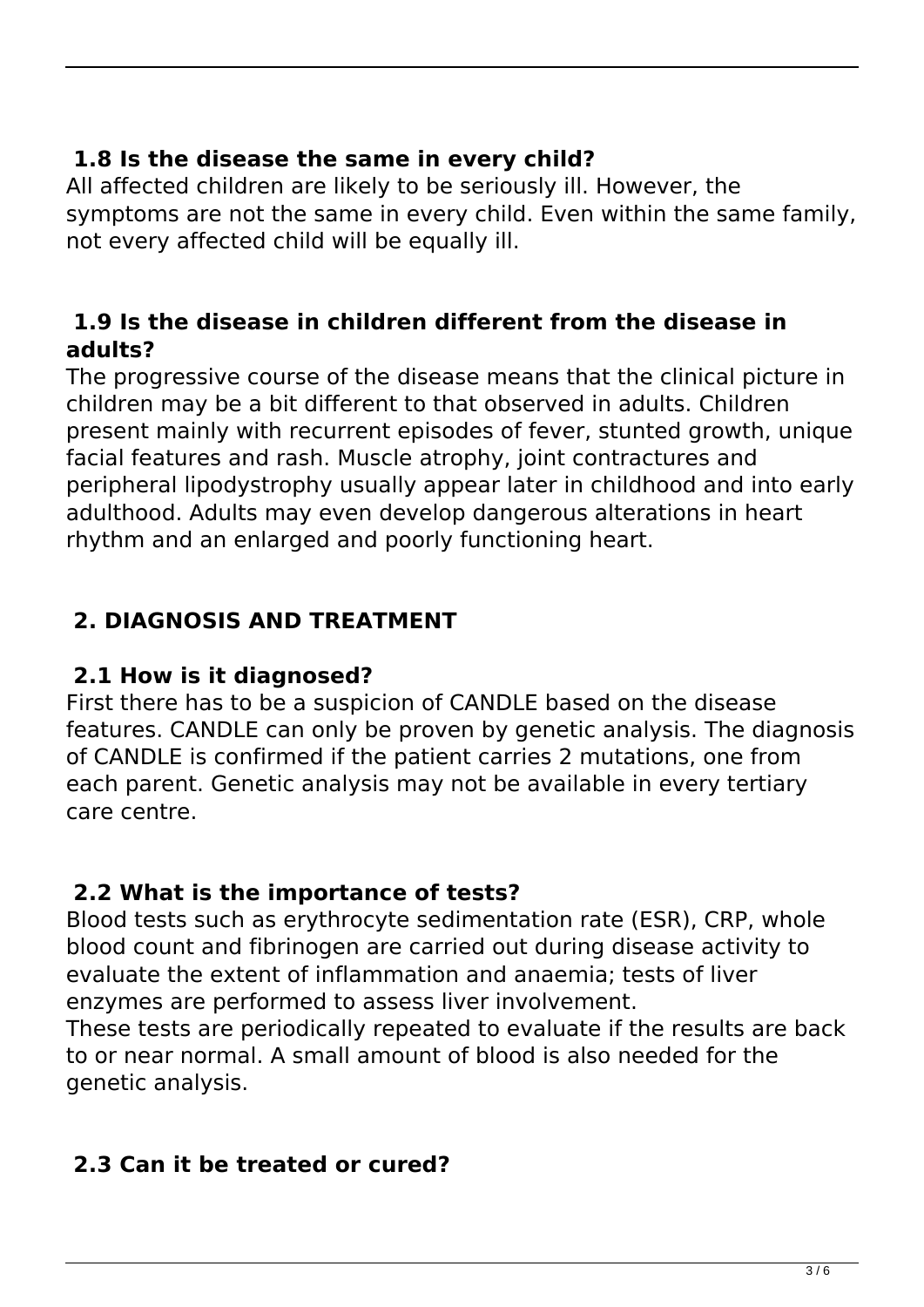CANDLE cannot be cured since it is a genetic disease.

#### **2.4 What are the treatments?**

There is no effective therapeutic regimen for CANDLE syndrome. High doses of steroids (1-2 mg/kg/day) have been shown to improve some symptoms including skin eruptions, fever and joint pain but once tapered, these manifestations often return. Tumour necrosis factor alpha (TNF-alpha) inhibitors and IL-1 (anakinra) have provided temporary improvement in some patients but gave rise to flares in others. The immunosuppressive drug, tocilizumab, has shown minimal efficacy. Experimental studies with the use of JAK-kinase inhibitors (tofacitinib) are ongoing.

#### **2.5 What are the side effects of drug therapy?**

Corticosteroids are associated with possible side effects such as weight gain, swelling of the face and mood swings. If the steroids are prescribed for a prolonged period, they can cause suppression of growth, osteoporosis, high blood pressure and diabetes. TNF- $\alpha$  inhibitors are recent drugs; they can be associated with an increased risk of infection, activation of tuberculosis and possible development of brain or other immune diseases. A potential risk of development of malignancies has been discussed; at present, there are no statistical data proving an increased risk of malignancies with these drugs.

#### **2.6 How long should treatment last?**

Treatment is life-long.

#### **2.7 What about unconventional or complementary therapies?**

There is no evidence concerning this type of therapy for CANDLE Syndrome.

#### **2.8 What kind of periodic check-ups are necessary?**

Children should be seen regularly (at least 3 times yearly) by their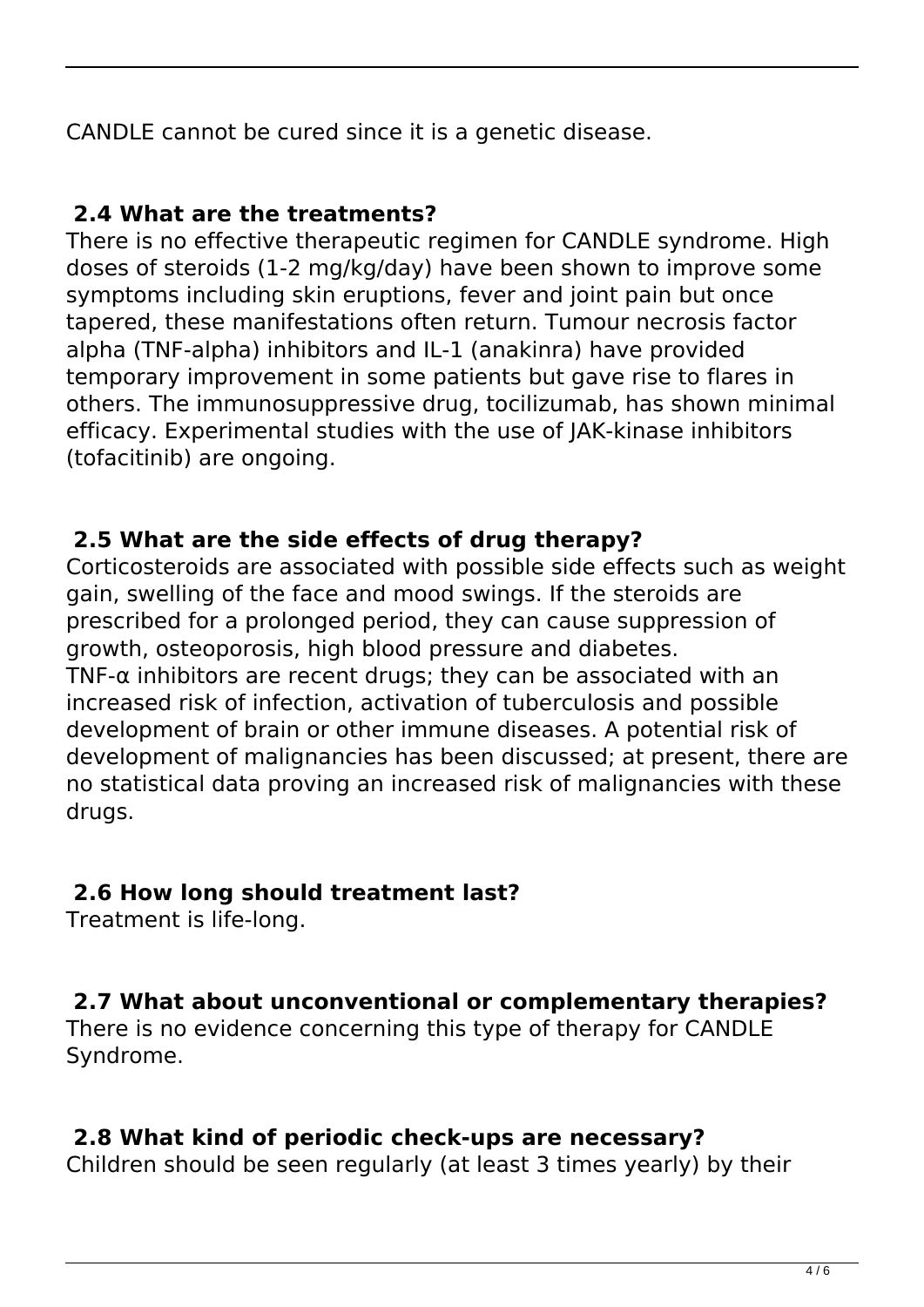paediatric rheumatologist to monitor the control of the disease and adjust the medical treatment. Children being treated should have blood and urine tests at least twice yearly.

## **2.9 How long will the disease last?**

CANDLE is a life-long disease. However, the activity of the disease may fluctuate over time.

#### **2.10 What is the long-term prognosis (predicted outcome and course) of the disease?**

Life expectancy can be reduced, with death often the result of multiorgan inflammation. Quality of life is often poor as patients suffer from reduced activity, fever, pain and repeated episodes of severe inflammation.

## **2.11 Is it possible to recover completely?**

No, because it is a genetic disease.

# **3. EVERYDAY LIFE**

#### **3.1 How might the disease affect the child and the family's daily life?**

The child and family face major problems before the disease is diagnosed.

Some children have to deal with bone deformities, which may seriously interfere with normal activities.

Another problem may be the psychological burden of life-long treatment. Patient and parent education programs can address this issue.

# **3.2 What about school?**

It is essential to continue education in children with chronic diseases. There are a few factors that may cause problems for school attendance and it is therefore important to explain the child's possible needs to